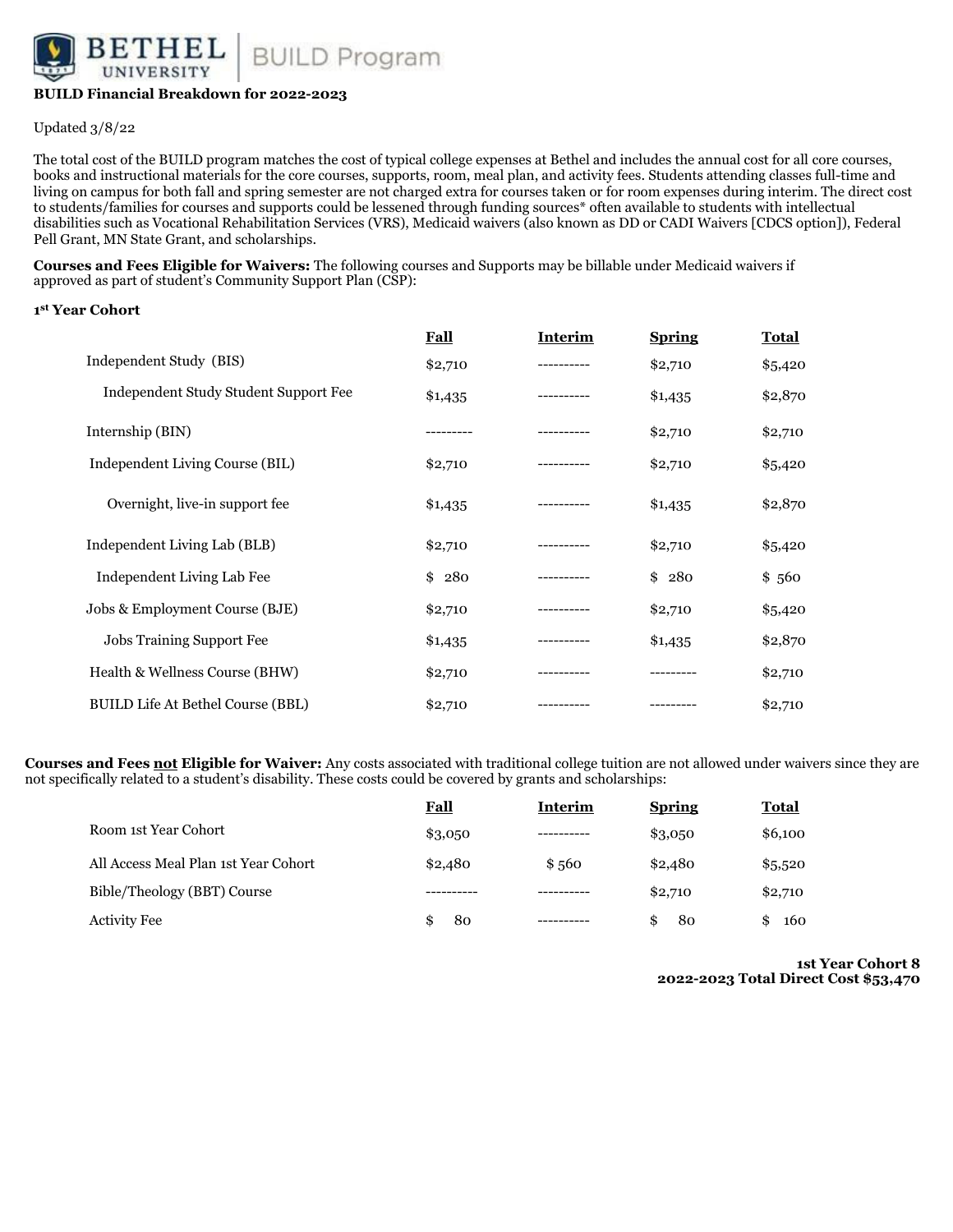**Courses and Fees Eligible for Waivers:** The following courses and Supports may be billable under Medicaid waivers if approved as part of student's Community Support Plan (CSP):

```
2nd Year Cohort 7
```

|                                       | <b>Fall</b> | <b>Interim</b> | <b>Spring</b> | Total     |
|---------------------------------------|-------------|----------------|---------------|-----------|
| Independent Study (BIS)               | \$2,710     |                | \$2,710       | \$5,420   |
| Independent Study Student Support Fee | \$1,435     |                | \$1,435       | \$2,870   |
| Internship (BIN)                      | \$2,710     |                | \$2,710       | \$5,420   |
| Independent Living Course (BIL)       | \$2,710     | . <u>.</u> .   | \$2,710       | \$5,420   |
| Overnight, live-in support fee.       | \$1,435     |                | \$1,435       | \$2,870   |
| Independent Living Lab (BLB)          | \$2,710     |                | \$2,710       | \$5,420   |
| Independent Living Lab Fee            | \$<br>280   |                | 280<br>\$     | \$<br>560 |
| Jobs & Employment Course (BJE)        | \$2,710     |                | \$2,710       | \$5,420   |
| <b>Jobs Training Support Fee</b>      | \$1,435     |                | \$1,435       | \$2,870   |
| Health & Wellness Course (BHW)        |             |                | \$2,710       | \$2,710   |
| Independent Study Student Support Fee | \$1,435     |                | \$1,435       | \$2,870   |

**Courses and Fees not Eligible for Waiver:** Any costs associated with traditional college tuition are not allowed under waivers since they are not specifically related to a student's disability. These costs could be covered by grants and scholarships:

| <b>Room</b> 2nd Year Cohort              | \$2,995 |       | \$2,995 | \$5,990 |
|------------------------------------------|---------|-------|---------|---------|
| <b>Block B Meal Plan 2nd Year Cohort</b> | \$2,420 | \$550 | \$2,420 | \$5,390 |
| Bible/Theology (BBT) Course              | \$2,710 |       |         | \$2,710 |
| <b>Activity Fee</b>                      | 80      |       | 80      | 160     |

# **2nd Year Cohort 7 2022-2023 Total Direct Cost \$53,230**

\*Student and parents need to work with county case managers, Vocational Rehabilitation Services, and other funding sources to determine what resource/benefits are available to them, as well as, what that funding could be used to cover.

# **Additional costs not included in total cost:**

### **Additional Breakdown of Course Costs:**

Each BUILD course cost covers the cost of the course text and other instructional materials, assistive technology, as well as the program costs regarding paying for faculty, staff, and facilities. Course texts and fees for elective courses will need to be paid for/purchased separately.

**Cell Phone** Students will be required to have a cell phone while enrolled in the program in order to maintain communication with program staff at all times.

**Indirect Costs** In addition to the direct costs, the Office of Financial Aid estimates that each student should plan for \$2820 (approximately \$85/week) in indirect costs to cover college-related expenses. Examples for these types of expenses include: tickets to events, going to a movie or dinner with friends, buying personal items deodorant, toothpaste, etc. This amount can be added to a US Bank account that would accessible on campus or provided to student weekly as events and needs arise.

### **BUILD Financial Aid Dates & Deadlines 2022-2023:** https://www.bethel.edu/undergrad/financial-aid/build-dates-deadlines-2223

Scholarships (Special Awards): Scholarships for students in BUILD are awarded in the spring of the year to be applied toward the coming<br>school year. Students are selected by the BUILD Scholarship Committee which includes B Funds are distributed by the Office of Financial Aid each fall and spring. Further information may be obtained from the Office of Financial Aid: https://catalog.bethel.edu/build/tuition-financial-aid/scholarships/

There is also information regarding additional private scholarships available at: <u>www.bethel.edu/undergrad/financial-</u><br>aid/types/scholarships/private